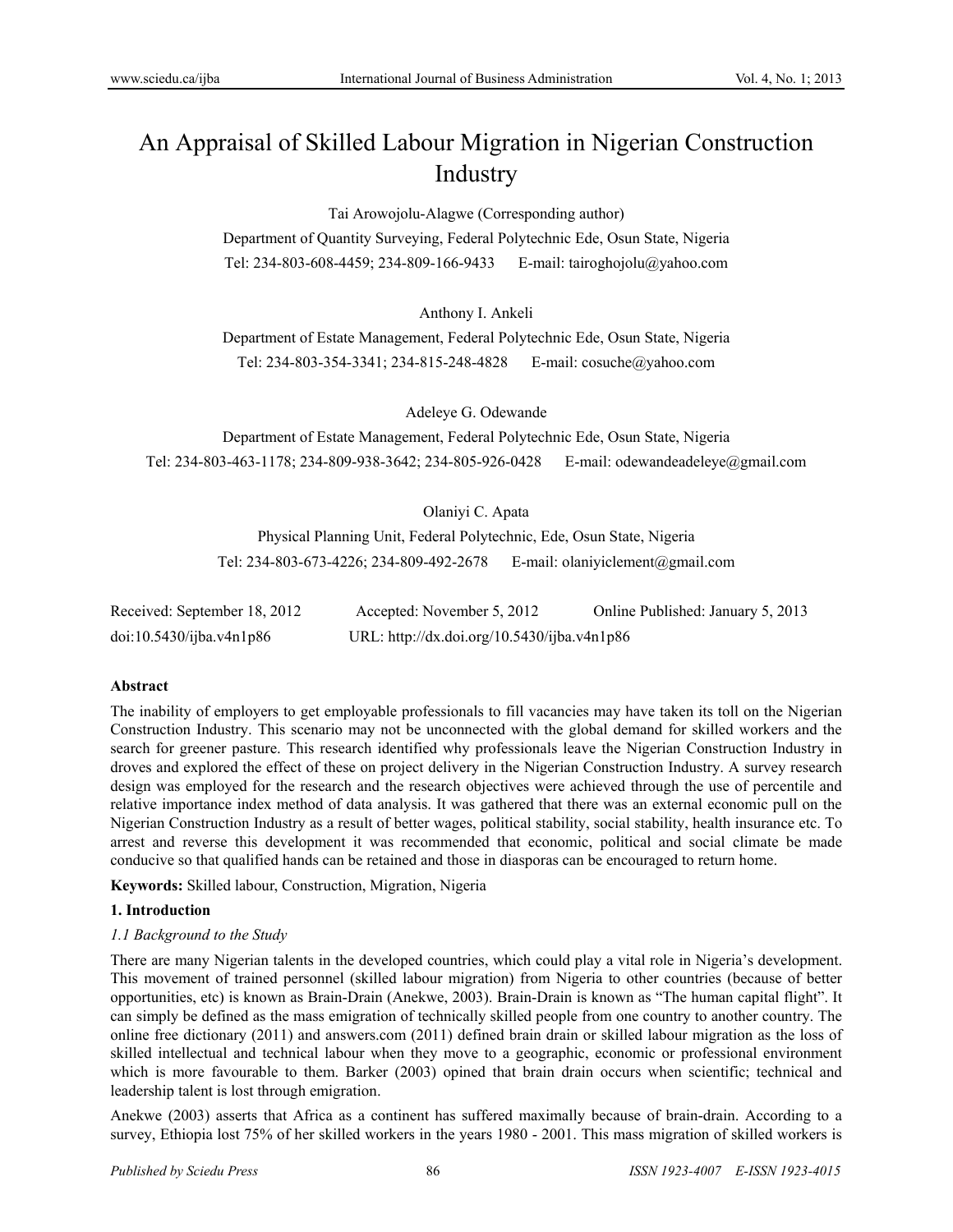showing extremely detrimental effect on the development of a nation. In the similar manner Kenya and Nigeria are also great sufferers of brain-drain. Experience shows that the problem of brain-drain is not novel in academic literatures, since very often references is made to this phenomena in discussing man power problems facing developing countries (Anekwe, 2003). Also recently the Nigerian Ambassador to Togo had stated that Nigerians constitute a third of the total population of Togo. Out of Togo's 4.5 million population Nigerian resident in the country are about 1.5 million (Anekwe, 2003) Gedamu (2002) notes that about 20,000 Nigerian academic are now employed in the USA alone.

Global demand of professionals may have reduced the roll of engineers and professionals in Nigerian construction Industry causing its shortage and as such it would be worth while exploring this area. Since it has been agreed that brain-drain in one country is brain-gain to another country.

Again the provision of infrastructure which is the primary pre-occupation of the construction industry is Human Capital Intensive.

Therefore, skilled labour migration may have had effect on project delivery.

## *1.2 Aim and Objectives of the Study*

This research aimed at appraising skilled labour migration in the Nigerian Construction Industry

1.2.1 Objectives

- \* To identify the reasons for or causes of the skilled labour migration.
- \* To evaluate the effect of skilled labour migration on project delivery in Nigerian Construction Industry.

## **2. Literature Review**

## *2.1 What Is Brain-Drain?*

From WIKIPEDIA, (2011) Skilled Labour Migration more commonly referred to as "Human Capital Flight" is the large-scale emigration of individuals with technical skills or knowledge; it is normally due to conflict, lack of opportunity, political instability, or health risks. Skilled labour migration is usually regarded as an economic cost, since emigrants usually take away with them the fraction of value of their training sponsored by the government. It is parallel of capital flight, which refers to same movement of financial capital.

According to Aremu (2008) skilled labour migration is not a recent phenomenon, but over the last few years it has cost much concern. According to the United Nation's definition skilled labour migration is defined as one way movement of highly skilled people from developing countries to the developed countries that only benefits the industrialized countries. Encyclopedia (2011) agrees with Answers.com (2011) in defining skilled labour migration as the emigration of highly trained or intelligent people from a particular country. When a highly qualified professional chooses to leave his own country for another, also for one or several legitimate political or economic reasons; peace and security for himself and his family, job satisfaction, education, better pay conditions, a higher standard of living e.t.c. throughout countries and centre of academic excellence which offer these attractions have received the largest numbers of professional migrants and these have, in turn, made substantial contributions, not only to the economic growth of their host countries but also to the scientific and technological advancement of humanity.

Skilled labour migration is common amongst developing nations such as the former colonies of Africa, the Island nations of the Caribbean, and particularly in centralized economies such as former East Germany, Soviet Union and Latin America where marketable skills were not financially rewarded.

A year 2000 study revealed that a number of Latin American countries had, over the years, suffered a considerable loss of professionals. As a percentage of each country's corps of university graduates, the following percentages lived overseas: Argentina, 2.9%; Brazil, 3.3%; Chile, 5.3%; Colombia, 11.0%; Ecuador, 10.9% and Mexico, 14.3% (www.bbc.co.uk/caribbean/news.com)

The same study revealed that during the 1990s, a significant number of those who emigrated from Latin America were specialized professionals, constituting the following proportions as a percent of each country's volume of emigrants: Argentina, 19.1%; Chile, 15.6%; Mexico, 2.6% and Peru, 10.0% (www.bbc.co.uk/caribbean/news.com**).** 

## 2.1.1 Causes of Skilled Labour Migration

According to Rodney (1980), the radical Guyanese revolutionary, scholar and prophet of self emancipation, the entire African continent (including Nigeria) are underdeveloped because the west (Europe and America) are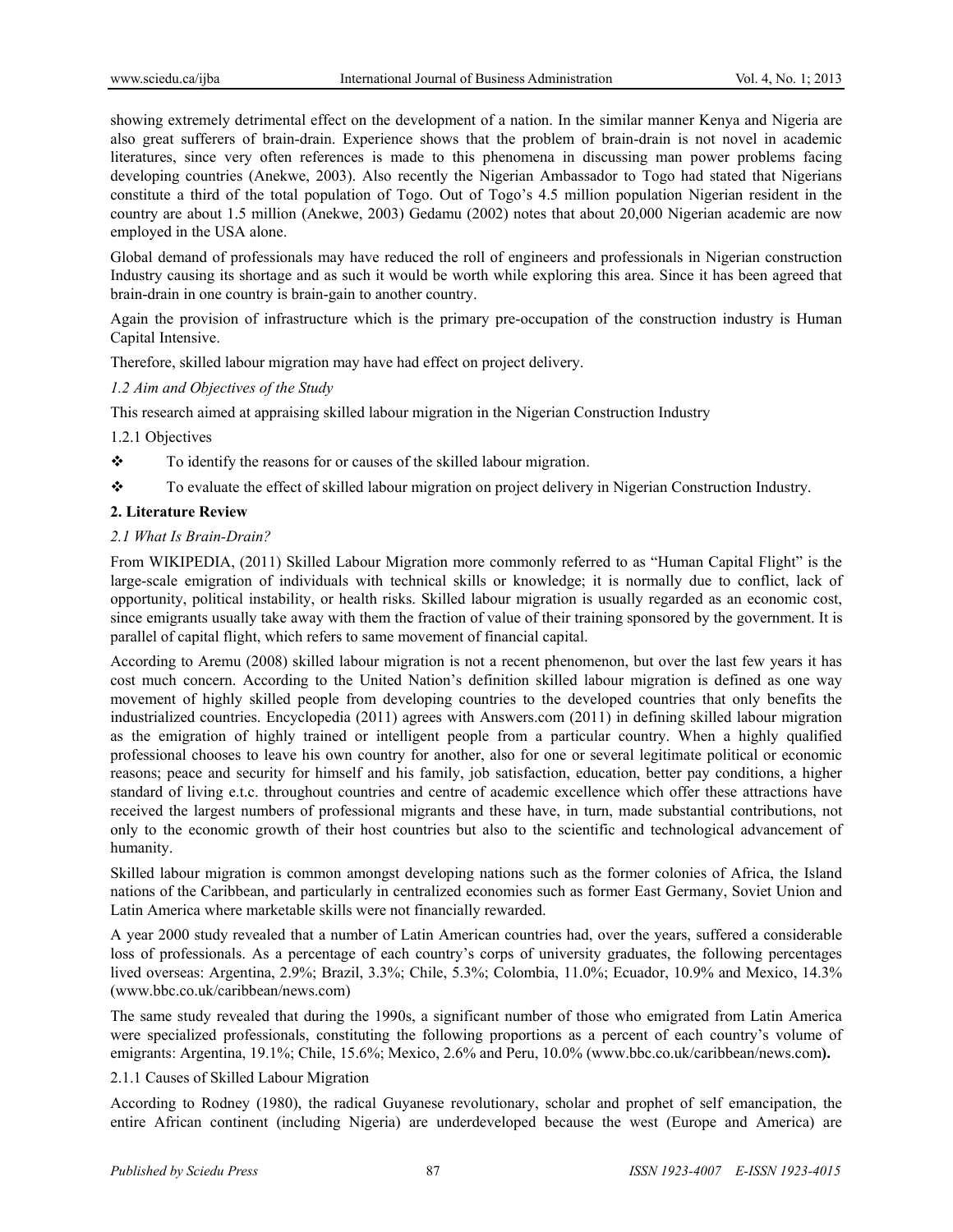developed. The reason he adduced for this is that the west plundered the economy of the African nations during the colonial era, which was to Africa's detriment. The colonialist invaded Africa using deception, betrayal, warfare and wanton violence. Europe (and America) also carted away the manpower resources of African nations, which constituted the working and active population, through the process of slave trade which was highly repugnant to natural justice, equity and good conscience.

The situation of things in the country compelled many Nigerians talents to flee to more conducive climes in their effort to eke out a living (Anekwe, 2003). Aremu (2008) asserts that migrants are tempted by significantly higher wages and brighter prospects. In his article "Causes and Consequences of Brain-drain" (Gedamu, 2002) divides the causes into three, namely: lack of employment and low salaries; political instability in home countries, thus they lose confidence in their government and future prospects for a better life while Chimanikire D. P in an article titled Brain Drain: Causes and Economic Consequences for Africa listed globalization and integration of the world economy; economic and political development failures; immigration and refugee policies in Europe and USA; and colonial background as causes of skilled labour migration.

Many scholars who have been sent abroad for further studies or who are once out in one way or another remain abroad leaving their family and work place behind with the hope that a better life can be achieved elsewhere, despite their well being at home. Expectations are usually not met as hoped; thus, obliged to seek assignment which derogate their lives and becomes ashamed of themselves to return home empty handed. Therefore, immigration flow due to lack of information and misguidance.

# 2.1.2 Effect of Skilled Labour Migration

According to (Suleyman, 2008), Africa, which has serious shortages of manpower, has been worst hit. It is said to have lost more than 50,000 professionals (doctors, university lecturers, engineer, surveyors e.t.c.) between 1985 and 1990 and to have been losing an average of 20,000 annually ever since. Wikipedia (2011) says Nigeria, Kenya and Ethiopia are the most affected by emigration in Africa while Anekwe (2003) noted that between 1986 and 1990 Nigeria lost 10,694 professionals from tertiary institutions alone; total estimates, including those who left public, industrial and private organisations is over 30,000.

Elsewhere outside Africa, 80% of Jamaicans with high school certificate live abroad, 30% of the workforces have left the island and as much as 18% of the gross national product (GNP) is remitted back home by this group of sojourners. It is clear developing countries are losing colossal amount of investment annually to the developed countries. Based on United Nation Integrated Regional Information Networks, Africa is losing as much as US \$ 4 billion a year through top professional seeking better job abroad, according to research by a senior economist at Addis Ababa University. Suleyman (2008), states the mostly affected countries by the skilled labour migration that the receiving countries are the winners while the sending countries are the losers. The receiving countries include the United States, Australia, UK and West Germany. The sending countries include Nigeria, Ethiopia, South Africa, Kenya, Zimbabwe and Ghana.

Nigeria has lost more than 1,000,000 immigrants to the United States alone. In the United States 64% of foreign-born Nigerians aged 25 and older have at least a bachelor degree. Forty-three (43) percent of foreign-born African living in the United States has at least a bachelor degree. Nigerian and Africans are the most educated ethnic group in the group in the United States. The United Nation Development Programme (UNDP) notes that in Africa, the loss of medical doctors has been the most striking. At least 60 percent of doctors trained in Ghana during the 1980s have left the country. The phenomenon "is putting a huge strain on the continent", notes IOM Deputy Director-General Ndioro Ndiaye. To fill the gap created by the skills shortage, Africa countries spend as estimated \$4 billion annually to employ about 100,000 non-Africa expatriates.

The views aired by proponents of the Divergent School of Thought are that, the country of origin suffers a net loss because if funds the education and training of professionals who, precisely at the moment they start producing, decide to emigrate. Avveduto & Brandi 2007 in defining Brain-Drain: The Evolution of Theories of Brain-Drain and Migration of Skilled Personnel corroborate with the above sentiments by echoing that "the country that invests in human resources is not the one that enjoys the return of his investment". Conversely, the receiving country obtains qualified workers without having to bear the costs of training them, and therefore budgets for the West hence giving developmental assistance the wealthier western nations, which makes the rich nations richer and the poor nations poorer.

There is a general belief that drain tends to pull the 'best and the brightest from their home countries, the very people most equipped to help improved living conditions at home. This means a slow death for Africa. Devesh and Mac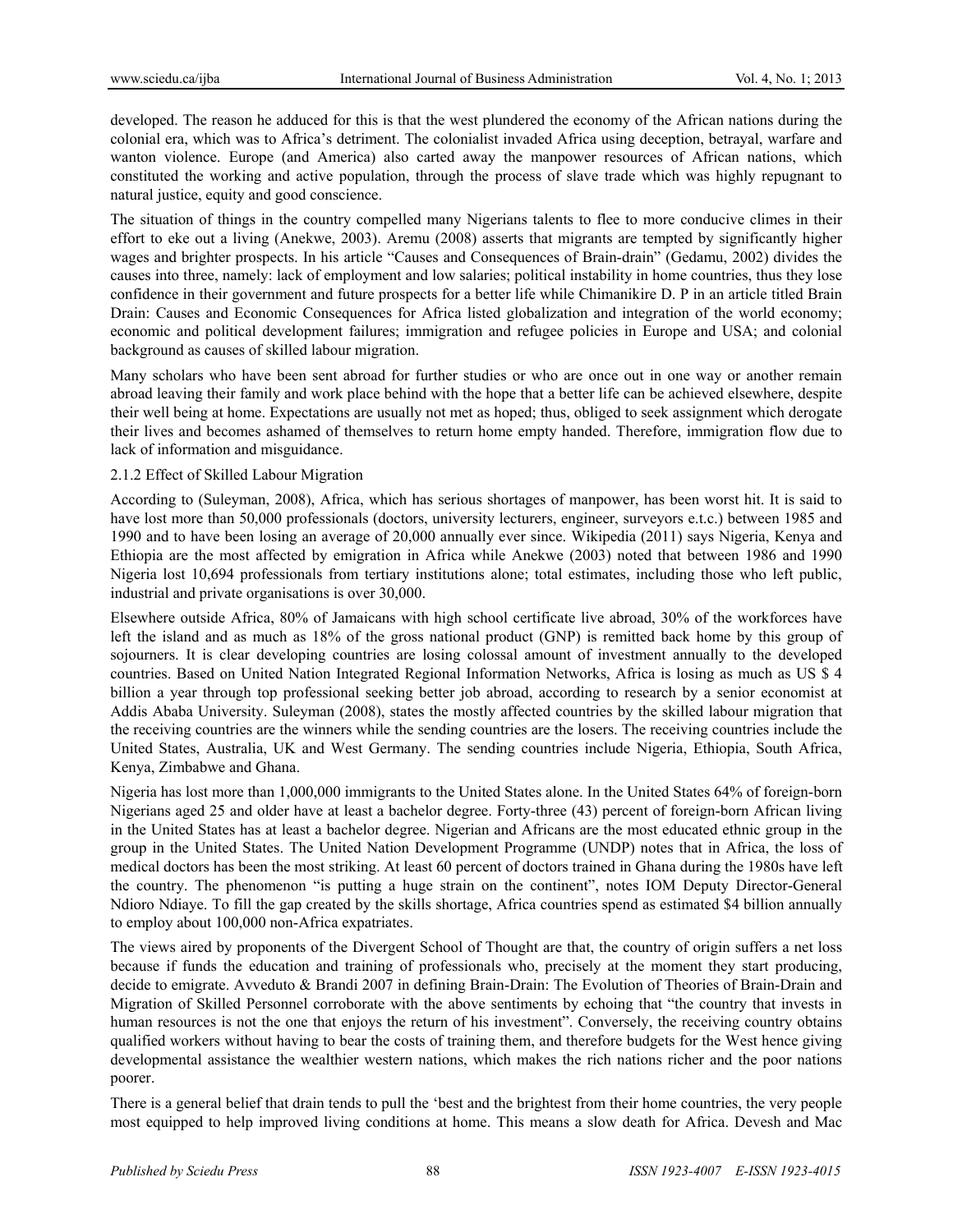Hale (2005) argued in their article "Give Us Your Best and Brightest" published by the Centre for Global Development, that the loss of institution builders-hospital managers, university department heads and political reformers among others had trapped countries in poverty.

2.1.3 Impact of Skilled Labour Migration on Nigerian Construction Industry

One central question that has caused a lot of controversy is whether skilled labour migration has positive or negative impact on construction industry. One divergence school of thought examines skilled labour migration from the perspective of highly detrimental effect arising from the loss of brightest minds from developing countries thus, weakening capacity for development. This has affected construction industry because a large proportion of construction firms in Nigeria are subsidiaries / affiliates of European, North American and Asian construction firms. Also the outflow of young school leavers such as fresh graduates from universities and other tertiary institutions that finished with construction related courses has distorted Nigerian economy and in turn its development, and also affecting construction industry. According to Gedamu (2002) the emigration of skilled workforce from Africa amounts to the depletion of the natural supply of intellectual talent and replacing this skilled workforce has cost her as much as \$4billion per annum. This is a staggering amount that could have been deployed to other useful endeavour to move the continent forward.

Ellwood (2001) asserts that the challenges facing construction stem in part from demographic trends occuring in Nigeria's work force. It is useful to understand these national work-force shifts, as they provide context for construction's specific work-force challenges. For nearly two decades, Nigerian state has seen a marked increase in both the size and educational level of the labour force as a result; the country has experienced strong economic growth. The depth and breadth of the labor pool has been driven by the large numbers of baby boomer women and immigrants entering the work force as well as a substantial increase in the number of college-educated workers.

Further, the percentage of industry like others will be searching for skilled individuals or individuals with strong learning skilled who can be effectively and efficiently trained.

In addition to these demographic trends, it is important to note that many industries also face a host of other pressing, work force challenges.

## **3. Methodology**

#### *3.1 Research Design*

According to Adaranijo (2001) research design can be described as a blue print, outline or scheme that allows a researcher to provide solution to the problem of how to generate data for his study, who to study and what to study.

Research design is also defined by Donald (1997) as a specification of procedure for collecting and analyzing data necessary to help solving the problems.

There are three main categories of research design they are:

- (a) Survey Research Design
- (b) Experiment Design
- (c) Expost-facto Design

For the purpose of this research work, primary data was generated by survey research design. This is because it took its roots from history of data and it also entails studying a group of people or item known as "sample" to collect and analyse data that are considered representation of bigger population units from them in order to discover some fact about them, their opinion, attitude and behaviour.

## *3.2 Sampling Size*

This contains and denotes the element in the samples, which is a replica of the population. For the purpose of this research work 60 questionnaires was administered to professionals that consist of 20 Quantity Surveyors, 10 Architects, 10 Builders and 10 Engineers this is to investigate sampling and to get the percentage of respondents who agree or disagree on a particular question of the study.

## *3.3 Method of Data Analysis*

The nature of the data and the objectives to be met govern the research method and the tools for data analysis. For this, major tools of statistical analysis that was used include percentages, average, e.t.c

Relative Importance Index (RII) also known as Mean Item Score (MIS) shall be used to determine the Relative Importance of the factors to be considered in procurement which may influence project performance.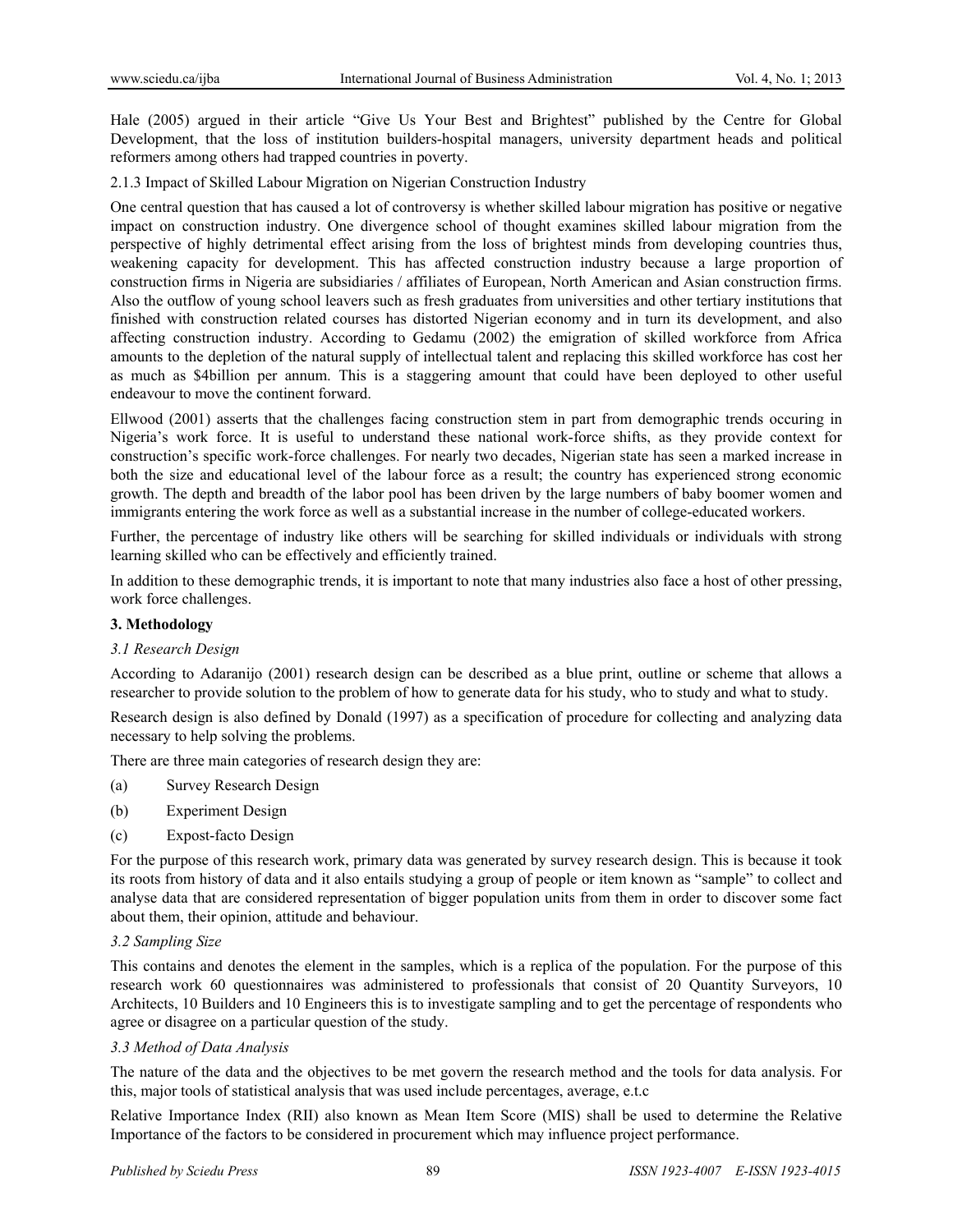Relative Importance Index (RII) ( $O \leq$  Index,  $X \leq 1$ ).

Where  $w =$  weighting giving to each factor by the respondents and ranges from 5 to 1.

# *3.4 Procedures for Data Collection*

Here, questionnaires shall be designed or drafted in such a way that it will be easily comprehended by the respondent in order to get facts from them.

# **4. Factors That Led to Skilled Labour Migration**

The table 1 shows the factors that led to brain-drain. The responses were ranked and it shows Political Instability with Relative Important Index of 0.8538 is ranked 1<sup>st</sup> there by making Political Instability the major cause of skilled labour migration and Low Salaries as 2<sup>nd</sup> with Relative Important Index of 0.8460.

Table 2 Indicated that Good salary which has the Highest Relative Important Index of 0.9480 which is ranked  $1<sup>st</sup>$  as the biggest attraction for migrant workers.

Table 3 shows that poor workmanship with Relative Important Index of 0.8296 which is ranked  $1<sup>st</sup>$  as a major effect of skilled labour migration on project delivery.

## **5. Findings, Conclusions and Recommendations**

## *5.1 Findings*

Experience has shown that the external economic pull is not only in the Nigerian Construction Industry but also on the country Nigeria as a whole. Political instability is the highest reason for emigration of many highly educated workers and this coupled with low wage and, in the extreme cases, unemployment amongst other reasons. On the other side of the divide, there are attractions which tempt workers to want to emigrate to the receiving countries. Chiefly among these is the pay cheque offered by the employers which are in several multiples of what a local employer can offer. Second to this is the fact employment relatively speaking is easy to come by overseas where as the reverse is the case at home. The effects of these are not farfetched in poor workmanship, abandonment, delay and poor material usage

## *5.2 Conclusions*

It is noteworthy that for the balance of power and for the staggered development of the Nigeria Construction Industry. It is very important to stop the phenomena of skilled labour migration. This will help Nigeria to use all local skilled citizens for development and proliferation, by holding these skilled workers at their native places. It is also important to provide them enough work opportunities and good salaries all based on Good Governance by the Nigerian Leaders. And also Nigeria University Commission and Professionals in Construction Industry in Diaspora within and outside the country should encourage students studying construction related courses by organizing seminars for better orientation in Nigeria Universities.

*5.3 Recommendations* 

- Good governance at the National and international level, transparency in leadership is essential and should be maintained.
- $\triangle$  Offering higher wages for insiders instead of over estimating and hiring expatriates.
- Expanding a better educational infrastructure to prevent emigrants who are seeking a higher education abroad.

## **References**

Adaranijo, L. (2001). *Business Research Methods*. Ibadan: Aseda Publisher.

Anekwe, M. C. (2003). *Brain-drain. The Nigerian Experience.* [Online] Available: http://www.nigerdeltacongress.com

Answers.com. (2011). [Online] Available: www.answers.com/topic/brain-drain

Aremu. (2008). *Problem of Brain-Drain*. [Online] Available: http://www.articlebase.com

Barker, R. L. (2003). *The Social Work Dictionary* (5th ed.). Washington, DC: NASW Press.

BBC. (2001). *Brain-drain Cost African Billions*. [Online] Available: http://www.news-bbc-co.uk

Ellwood, D. (2001). The spluttering Labour Force: *National Bureau of Economic Research*, *5*(44), 3-6.

Gedamu, A. (2002). *Causes and Consequences of Brain-Drain*. Germany: State University of Kassel Press.